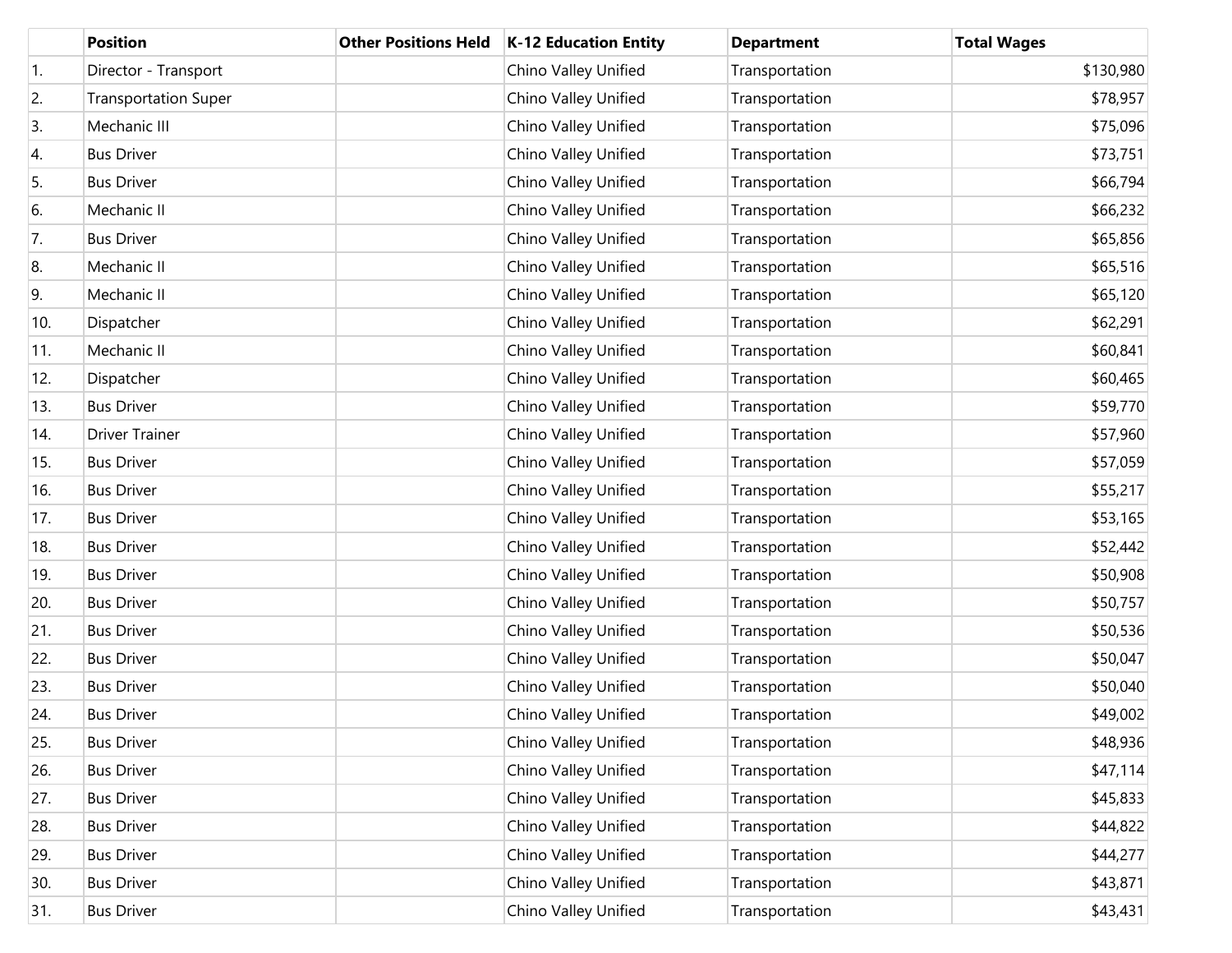| 32. | <b>Bus Driver</b>      | Chino Valley Unified | Transportation | \$42,113 |
|-----|------------------------|----------------------|----------------|----------|
| 33. | <b>Bus Driver</b>      | Chino Valley Unified | Transportation | \$41,228 |
| 34. | <b>Bus Driver</b>      | Chino Valley Unified | Transportation | \$40,581 |
| 35. | <b>Typist Clerk II</b> | Chino Valley Unified | Transportation | \$40,244 |
| 36. | <b>Bus Driver</b>      | Chino Valley Unified | Transportation | \$39,420 |
| 37. | <b>Bus Driver</b>      | Chino Valley Unified | Transportation | \$39,039 |
| 38. | <b>Bus Driver</b>      | Chino Valley Unified | Transportation | \$38,859 |
| 39. | <b>Bus Driver</b>      | Chino Valley Unified | Transportation | \$38,334 |
| 40. | <b>Bus Driver</b>      | Chino Valley Unified | Transportation | \$37,445 |
| 41. | <b>Bus Driver</b>      | Chino Valley Unified | Transportation | \$37,203 |
| 42. | <b>Bus Driver</b>      | Chino Valley Unified | Transportation | \$36,590 |
| 43. | <b>Bus Driver</b>      | Chino Valley Unified | Transportation | \$35,600 |
| 44. | <b>Bus Driver</b>      | Chino Valley Unified | Transportation | \$34,985 |
| 45. | <b>Bus Driver</b>      | Chino Valley Unified | Transportation | \$34,443 |
| 46. | <b>Bus Driver</b>      | Chino Valley Unified | Transportation | \$34,036 |
| 47. | <b>Bus Driver</b>      | Chino Valley Unified | Transportation | \$33,055 |
| 48. | <b>Bus Driver</b>      | Chino Valley Unified | Transportation | \$32,643 |
| 49. | <b>Bus Driver</b>      | Chino Valley Unified | Transportation | \$32,602 |
| 50. | <b>Bus Driver</b>      | Chino Valley Unified | Transportation | \$32,011 |
| 51. | <b>Bus Driver</b>      | Chino Valley Unified | Transportation | \$30,495 |
| 52. | <b>Bus Driver</b>      | Chino Valley Unified | Transportation | \$30,105 |
| 53. | <b>Bus Driver</b>      | Chino Valley Unified | Transportation | \$29,535 |
| 54. | <b>Bus Driver</b>      | Chino Valley Unified | Transportation | \$29,241 |
| 55. | <b>Bus Driver</b>      | Chino Valley Unified | Transportation | \$28,172 |
| 56. | <b>Bus Driver</b>      | Chino Valley Unified | Transportation | \$26,549 |
| 57. | <b>Bus Driver</b>      | Chino Valley Unified | Transportation | \$26,161 |
| 58. | <b>Bus Driver</b>      | Chino Valley Unified | Transportation | \$25,626 |
| 59. | <b>Bus Driver</b>      | Chino Valley Unified | Transportation | \$25,177 |
| 60. | <b>Bus Driver</b>      | Chino Valley Unified | Transportation | \$24,363 |
| 61. | <b>Bus Driver</b>      | Chino Valley Unified | Transportation | \$20,311 |
| 62. | <b>Bus Driver</b>      | Chino Valley Unified | Transportation | \$12,637 |
| 63. | <b>Bus Driver</b>      | Chino Valley Unified | Transportation | \$12,029 |